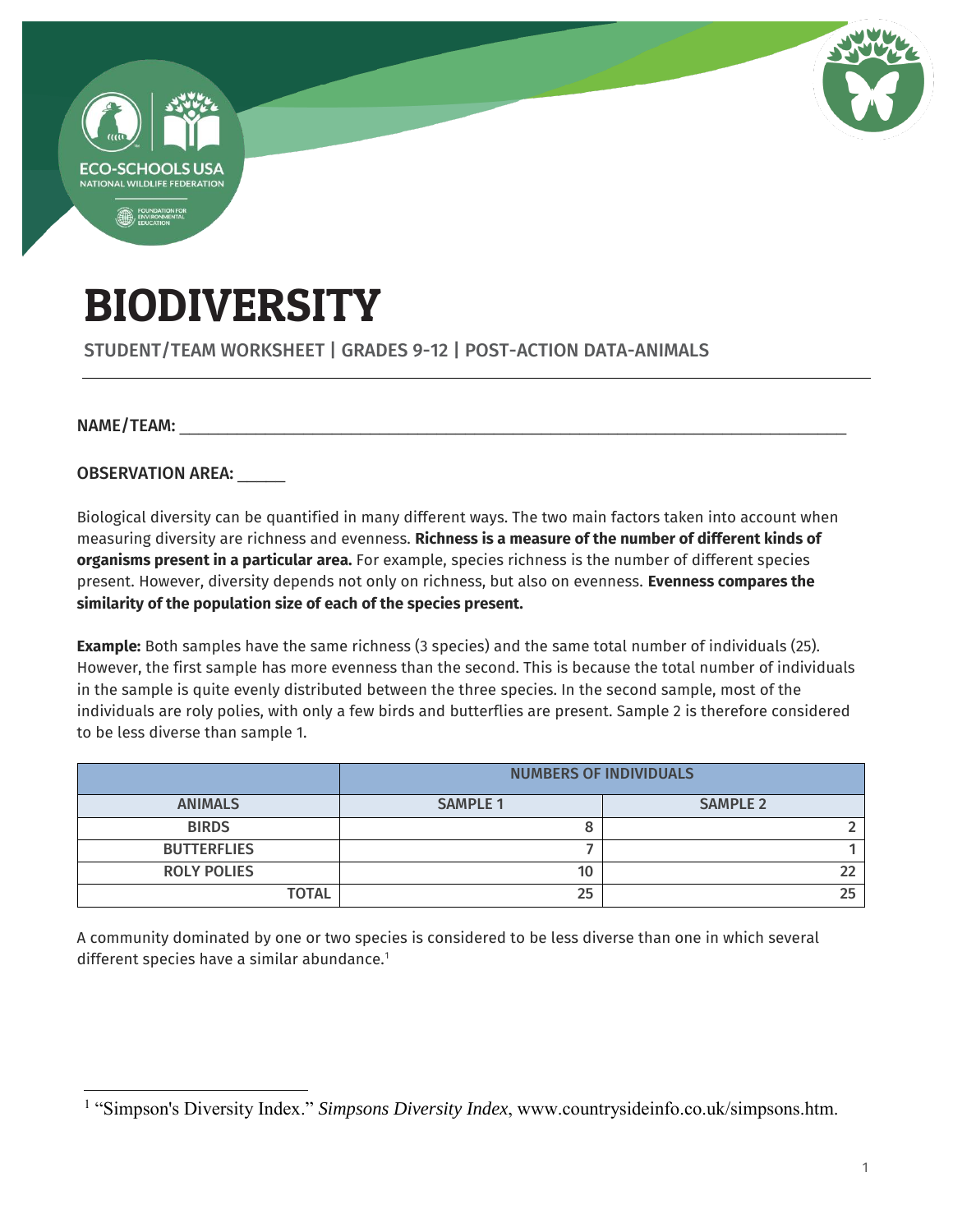

### BIODIVERSITY GRADES 9-12 | POST-ACTION DATA-ANIMALS



The team needs to observe the entire space. Slowly look up, down and all around the observation area, including the ground. When looking up, are there birds flying by? Is there a lizard on the tree? Are there beetles under a rock, etc.?

Use the SEEK app (Apple) or Google Lens app (Android), local field guides and/or local experts to provide identification assistance. If the name of the animal cannot be found, enter a description.

| $\overline{1}$ .<br><b>CATEGORY</b><br>(BIRDS, MAMMALS,<br>INVERTEBRATES, AMPHIBIANS,<br><b>REPTILES, FISH)</b> | <b>NAME OR DESCRIPTION</b> | <b>QUANTITY</b> | ALIVE          | DEAD |
|-----------------------------------------------------------------------------------------------------------------|----------------------------|-----------------|----------------|------|
| <b>EXAMPLE: REPTILE</b>                                                                                         | <b>GREEN ANOLE</b>         | $\overline{2}$  | $\overline{2}$ |      |
|                                                                                                                 |                            |                 |                |      |
|                                                                                                                 |                            |                 |                |      |
|                                                                                                                 |                            |                 |                |      |
|                                                                                                                 |                            |                 |                |      |
|                                                                                                                 |                            |                 |                |      |
|                                                                                                                 |                            |                 |                |      |
|                                                                                                                 |                            |                 |                |      |
|                                                                                                                 |                            |                 |                |      |
| <b>TOTALS</b>                                                                                                   |                            |                 |                |      |

2. Total number of animals combined from the team's observation area. \_\_\_\_\_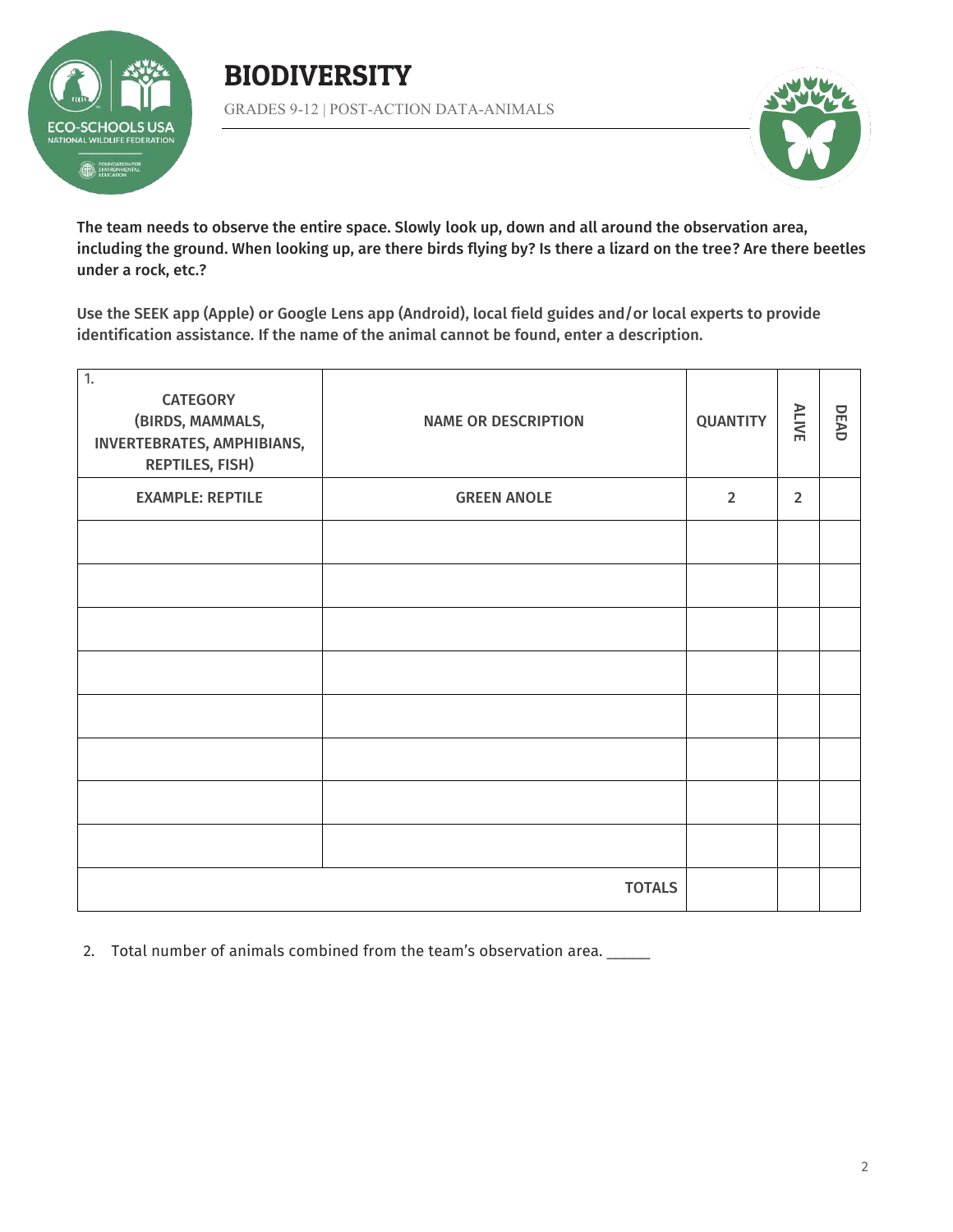

# BIODIVERSITY

GRADES 9-12 | POST-ACTION DATA-ANIMALS



#### 3. **Richness**

Number of different bird types \_\_\_\_\_

#### 4. **Richness**

Number of different mammal types \_\_\_\_\_

#### 5. **Richness**

Number of different invertebrate types \_\_\_\_\_

#### 6. **Richness**

Number of different amphibian types \_\_\_\_\_

#### 7. **Richness**

Number of different reptile types \_\_\_\_\_

#### 8. **Richness** Number of different fish types \_\_\_\_\_

#### 9. **Evenness**

Number of each different type of bird. For example: 5 crows and 2 blue jays

#### 10. **Evenness**

Number of each different type of mammals.

#### 11. **Evenness**

Number of each different type of invertebrates.

#### 12. **Evenness**

Number of each different type of amphibian.